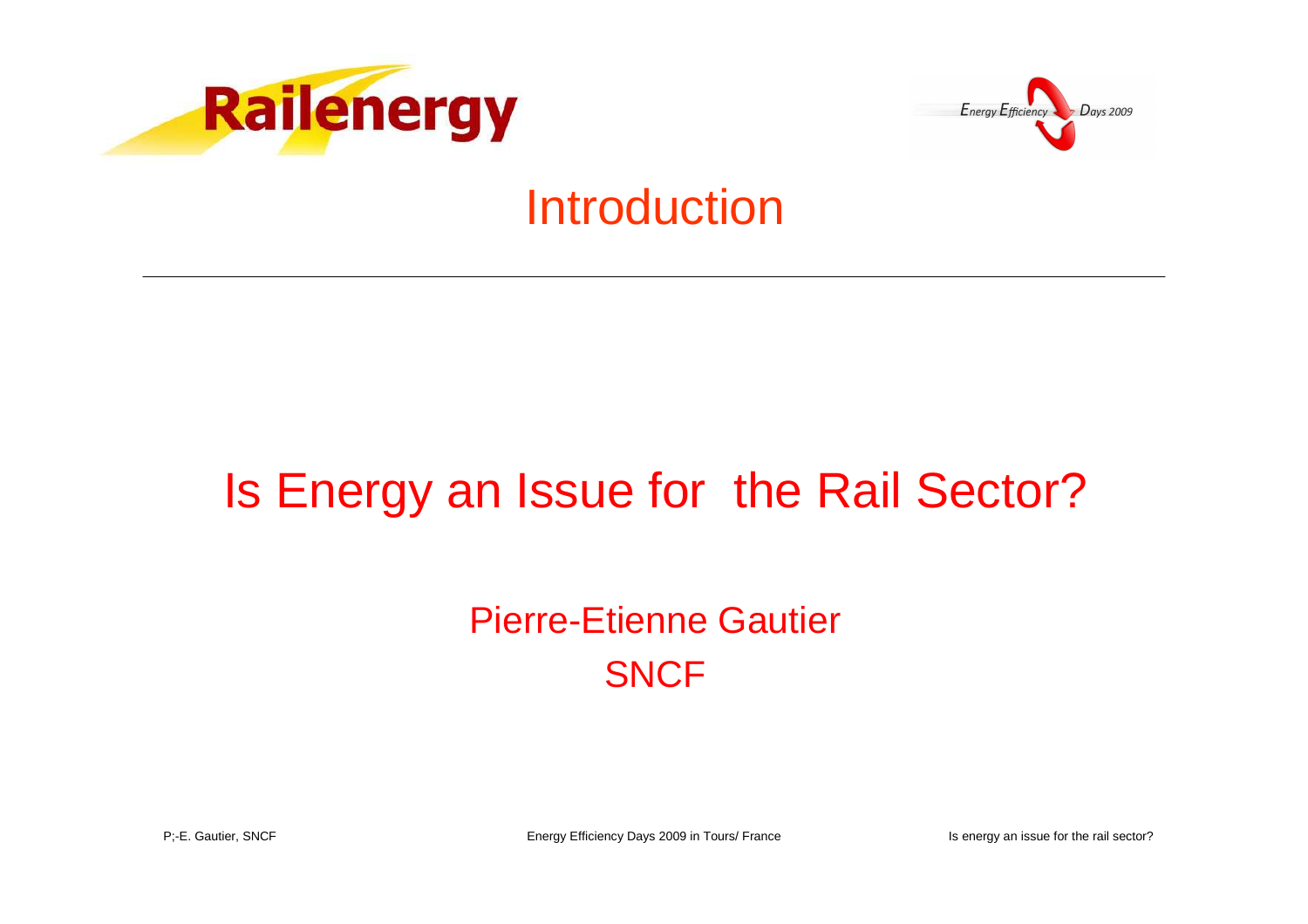



## Decreasing trends for oil production

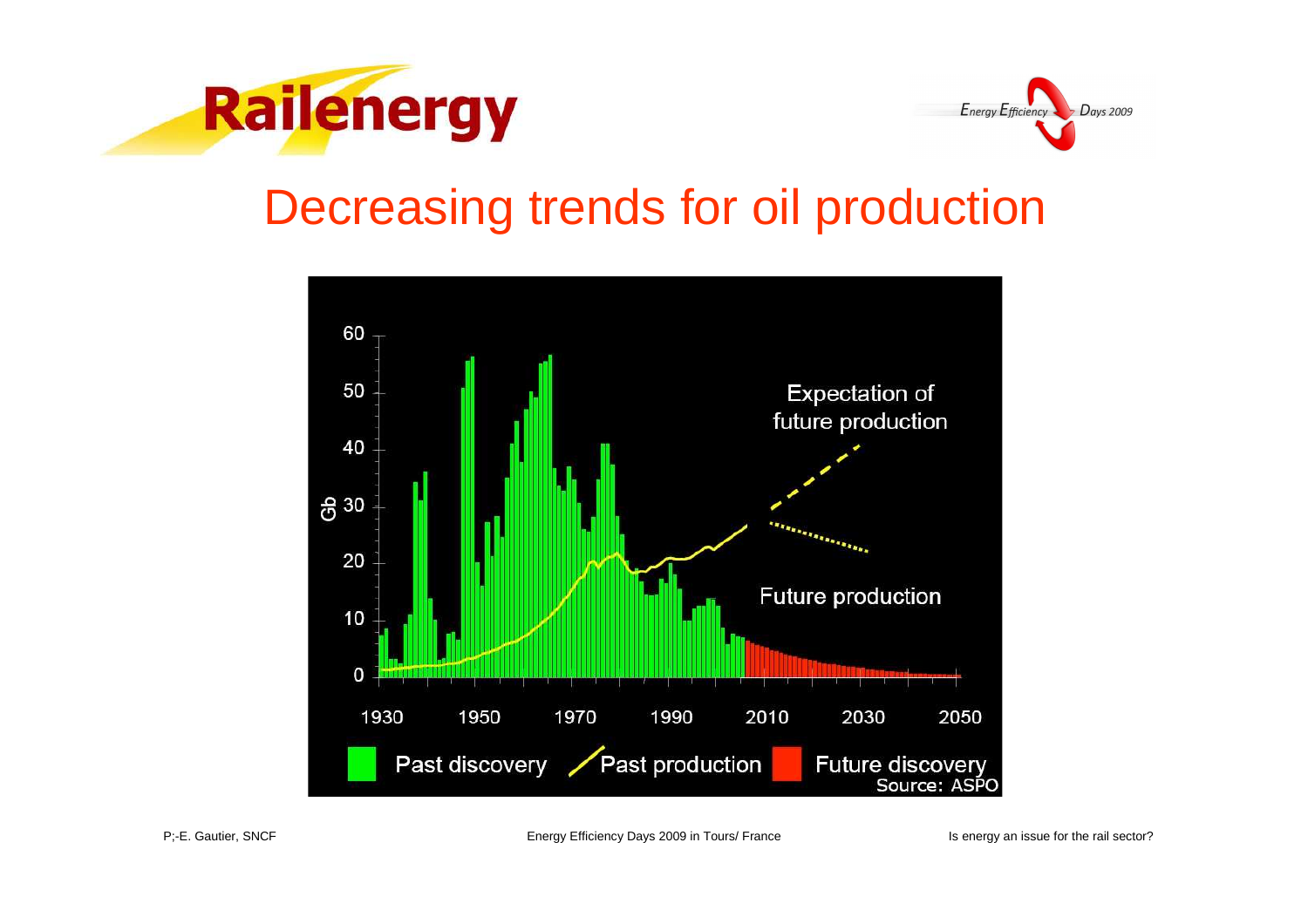



Energy Efficiency Days 2009 in Tours/ France Is energy an issue for the rail sector?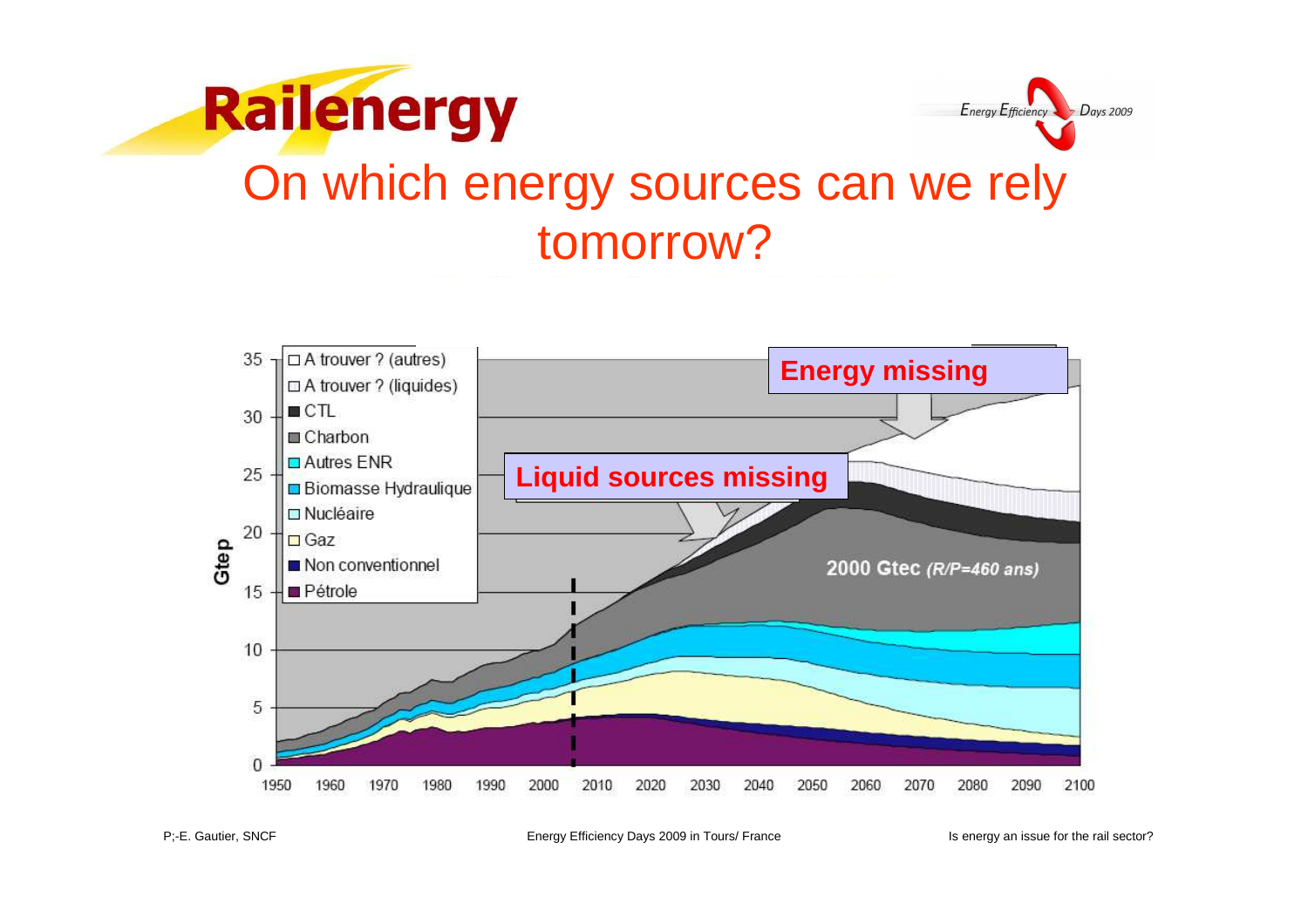



## The cost of electricity on the European market

•An increase of 165% in five years



P;-E. Gautier, SNCF

Energy Efficiency Days 2009 in Tours/ France Is energy an issue for the rail sector?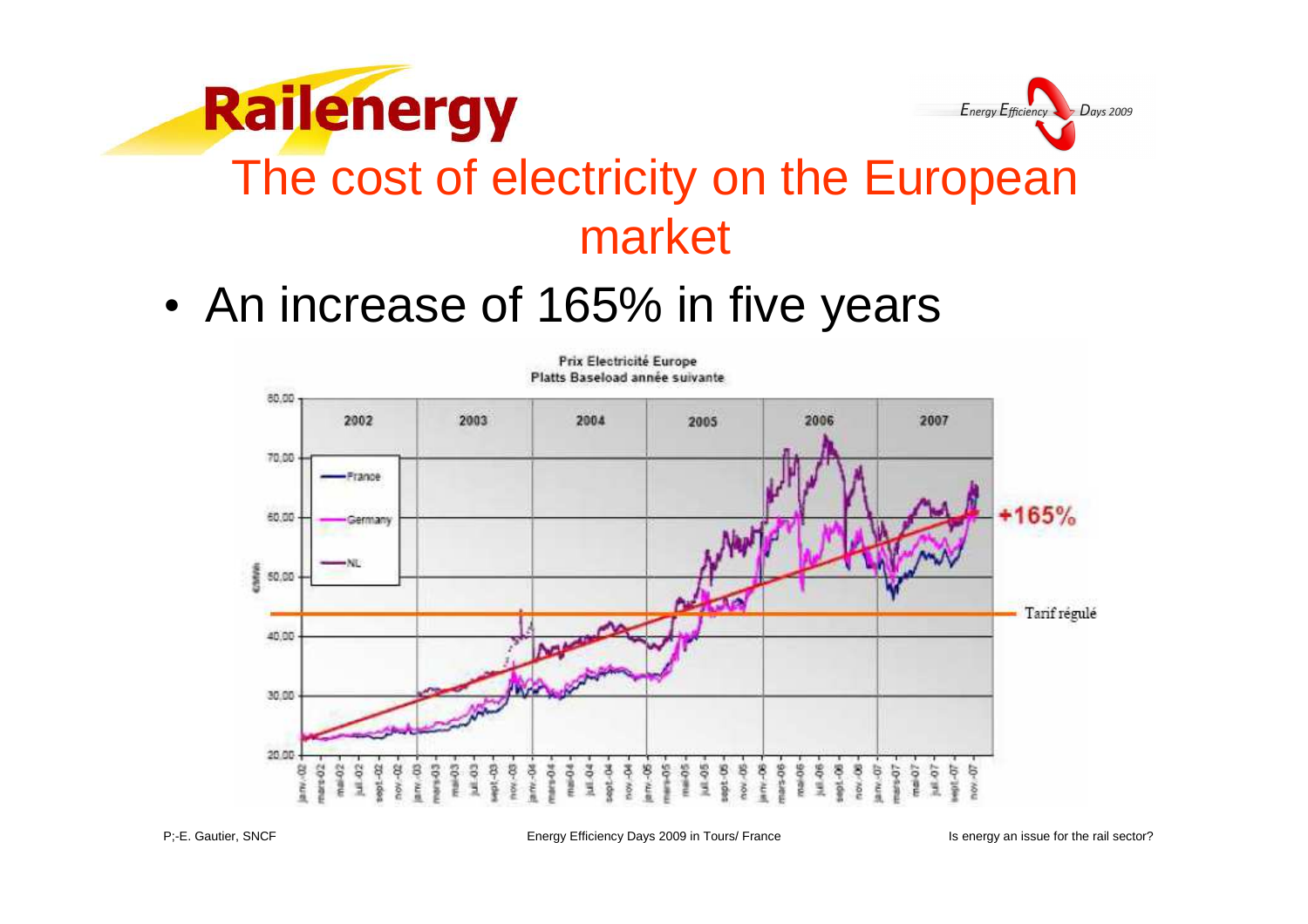



**At interregional scale, rail is undoubtedly the less CO2 emitting means of transportation, except for unfavourable occupation rate**

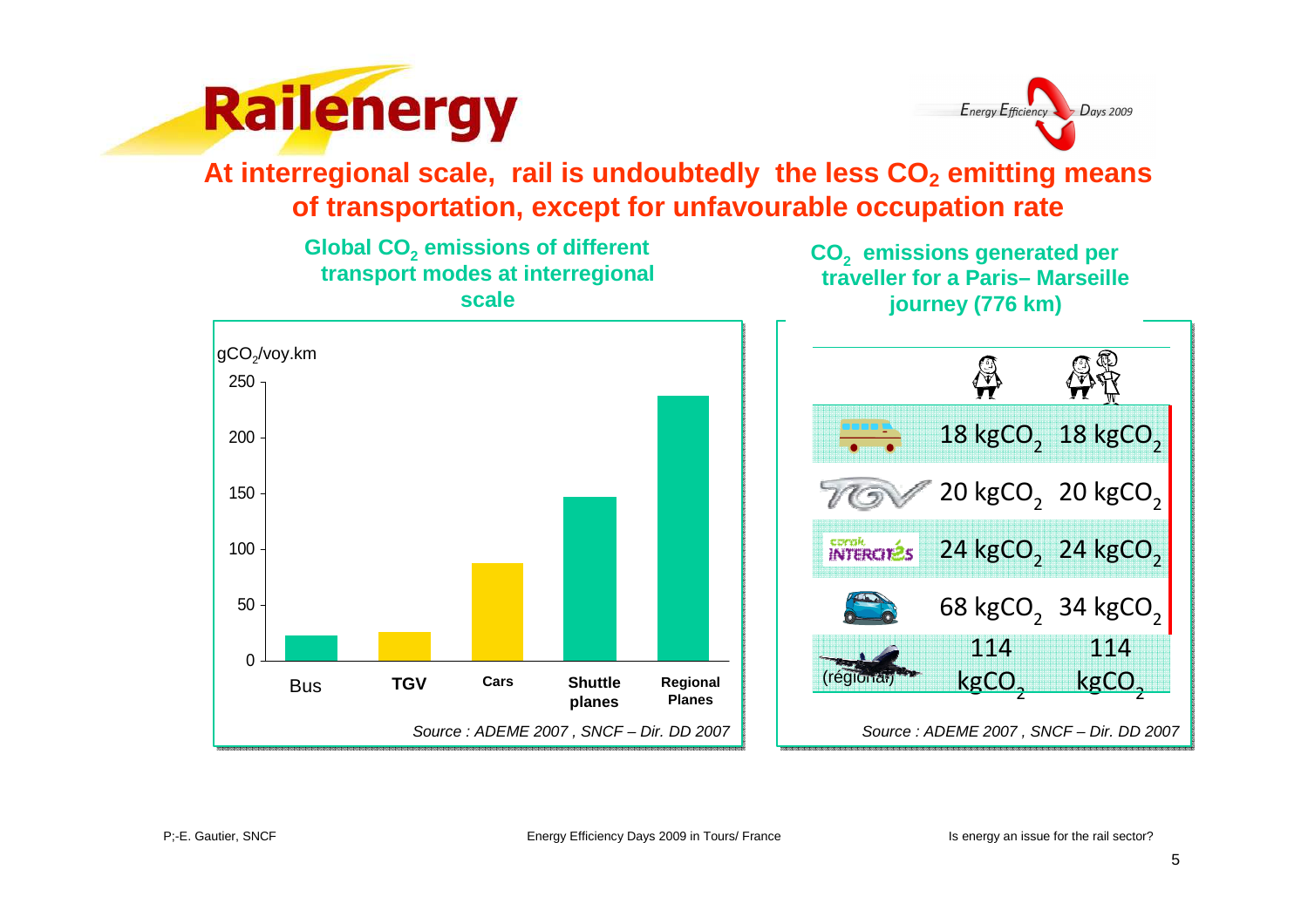



**1/**

**Rail is today unquestioned as THE champion in terms of low CO2 emission, amongst means of transportation… for PASSENGERS….**

**CO2 Emissions of different modes of transportation for passengers in France in 2007-2008**



6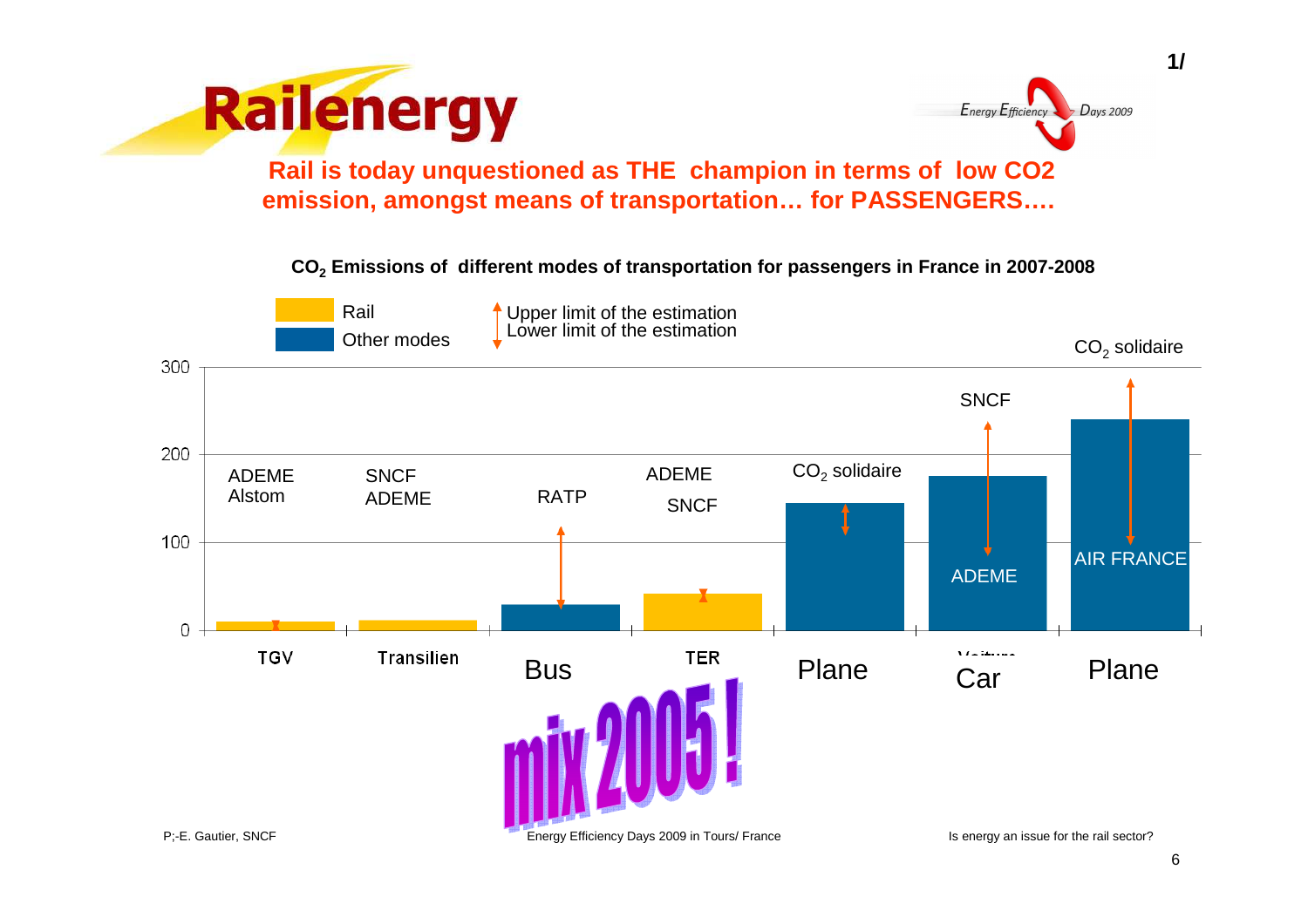

**Global CO2 emission of different modes for freight**

**CO2 generated for Paris– Le Havre (200 km)** 

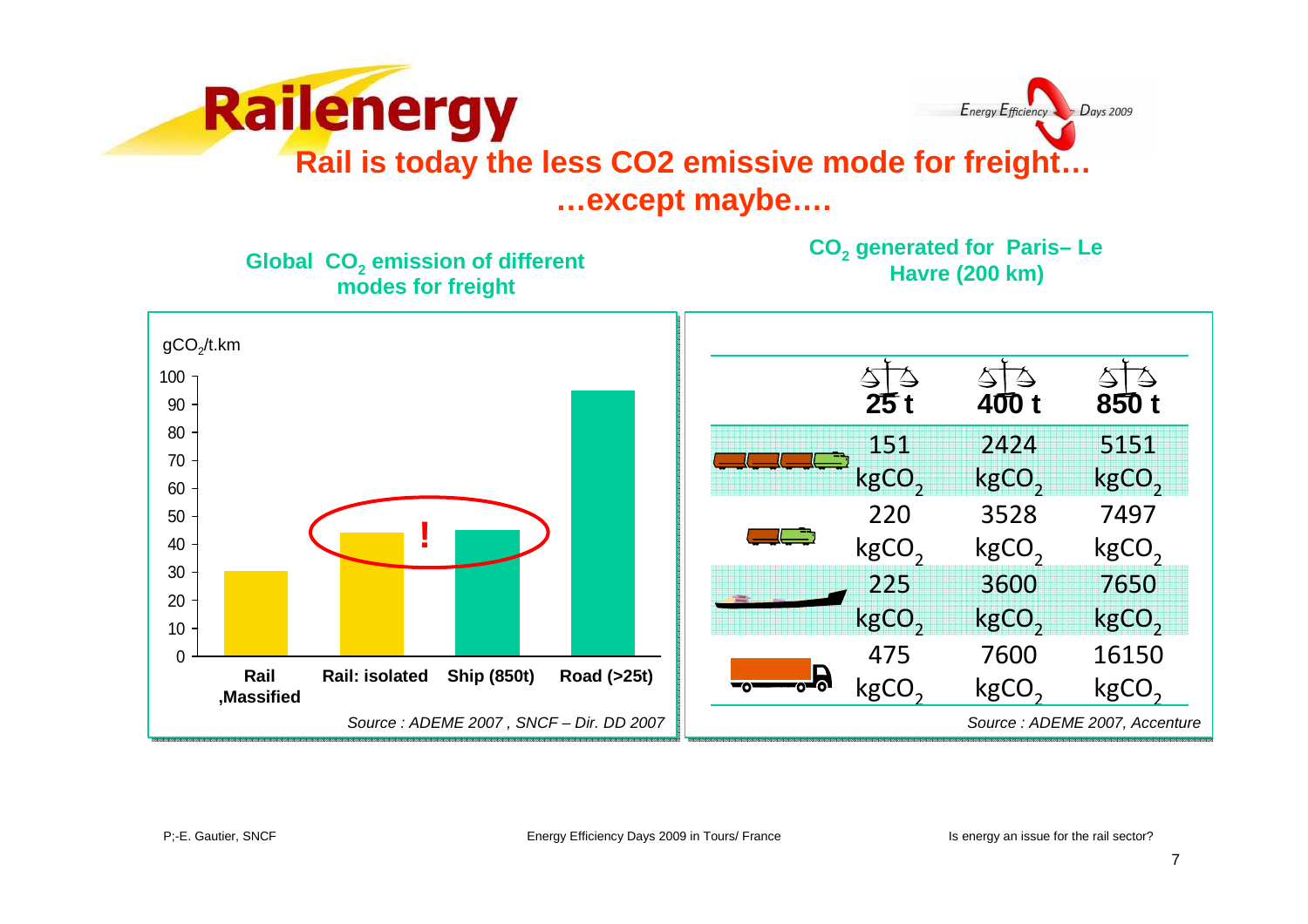



The choice of the mix **completely drives** the **position of rail** freight in terms of **carbon intensityCarbon intensity as a function of the energy mix for freight in France:**

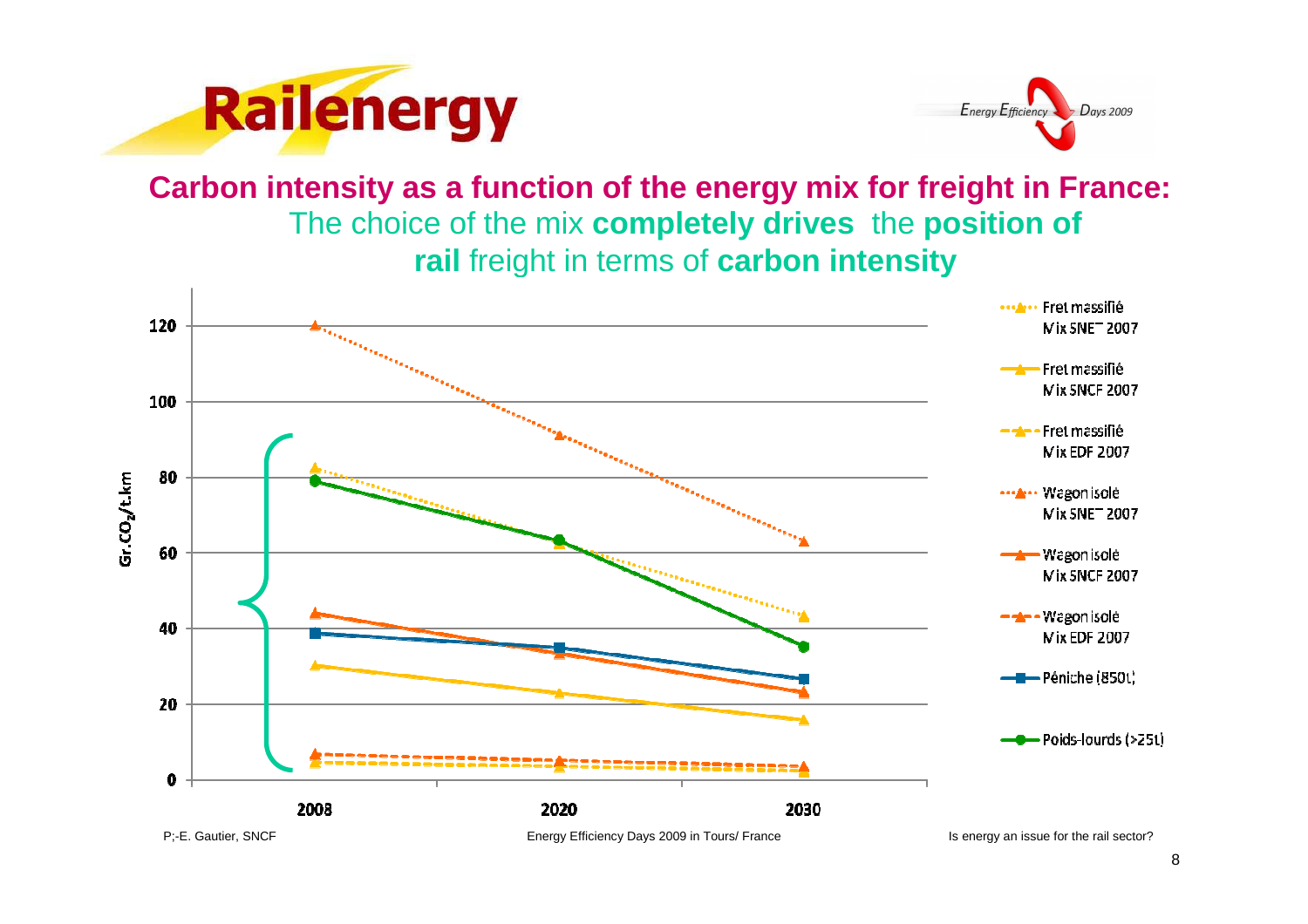



#### Meanwhile…….The other sectors do not remain inactive…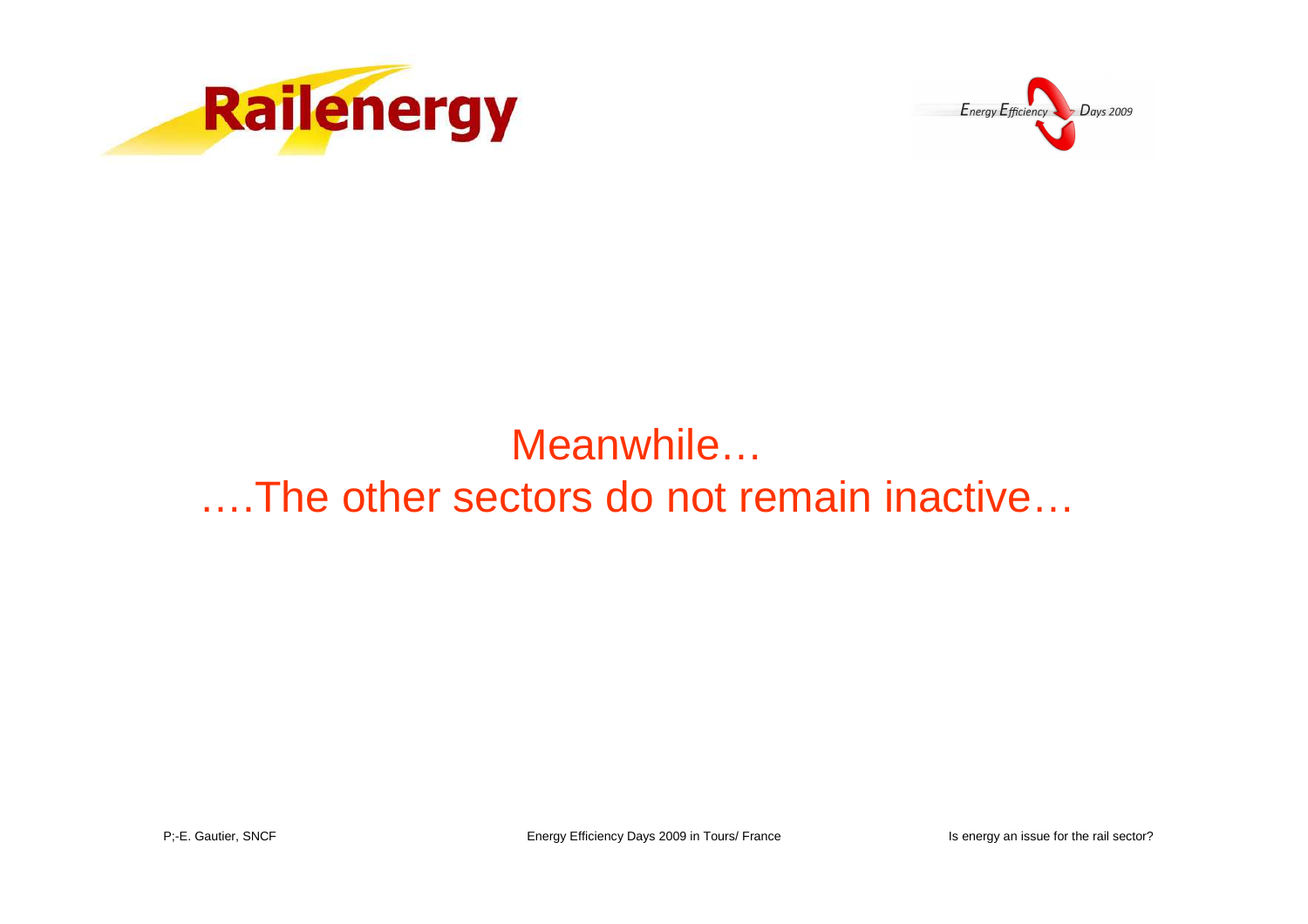



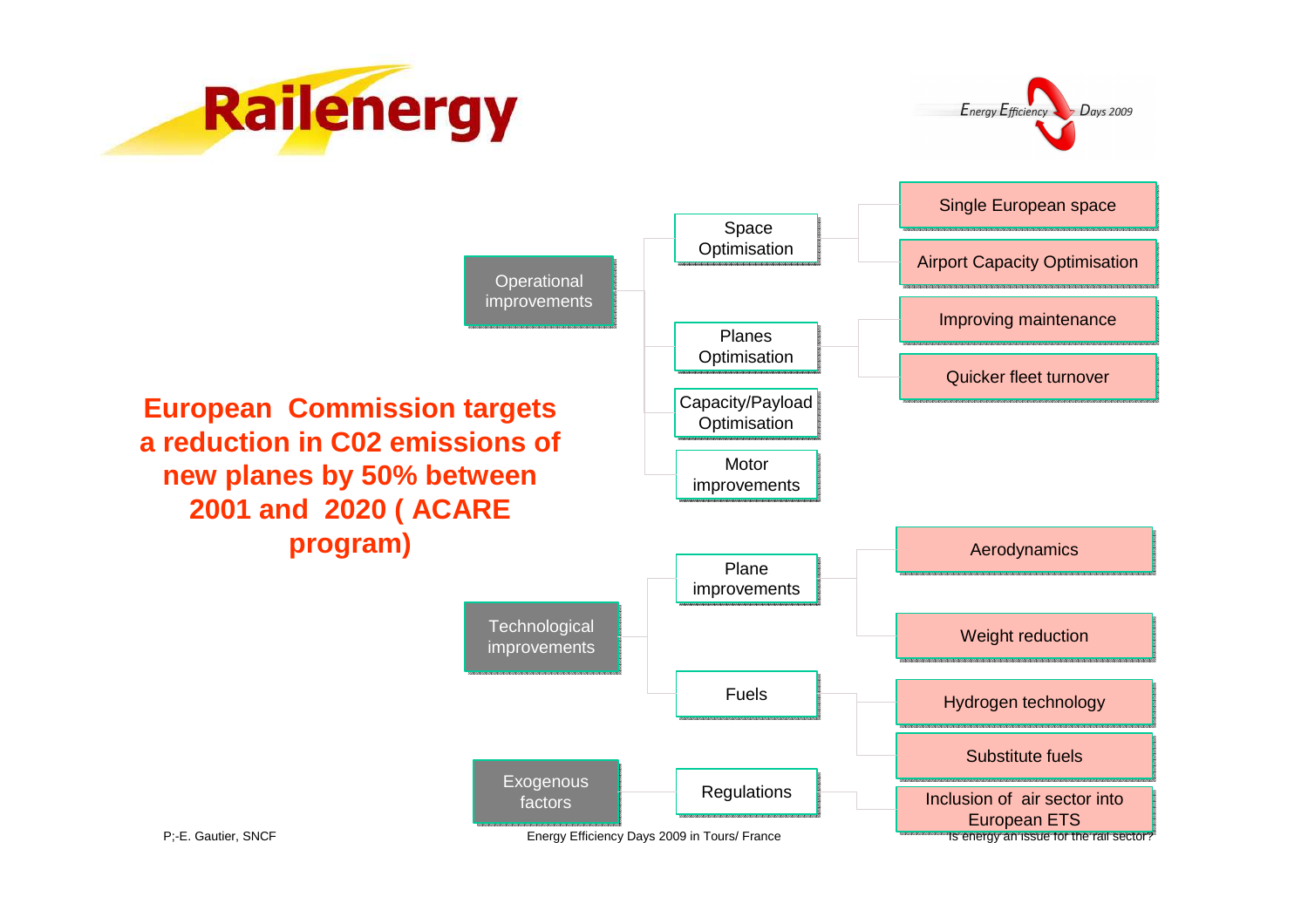



The necessity to have a global approach from the sector to meet the energy challenges for rail:Railenergy as a **first step**

- A system approach for **coordinated/ integrated** progress
- At technological level: **Understanding losses** for **deriving improved subsystems/ components**(vehicles and catenaries/power supply)
- Getting the best from **operation** (spec of energy saving time tabling and driving)
- o Enabling global and agreed LCC calculations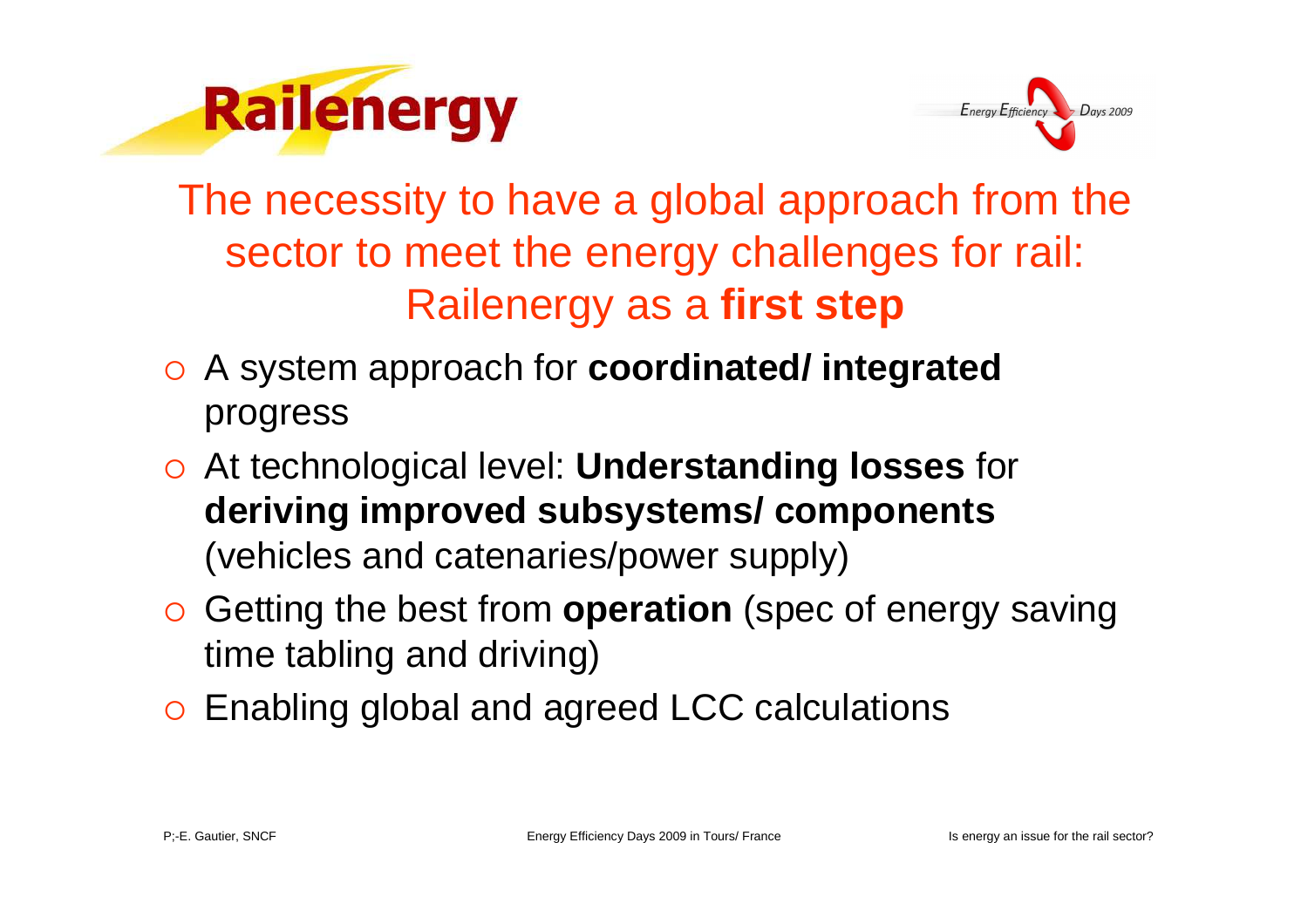



## And now: what will be the next steps?

- o How may Rail Energy concepts be implemented?
- o Further Technological developments?
- o Implementation in operation?
- o Impact to standardization?
- What will be the global strategy of the sector?